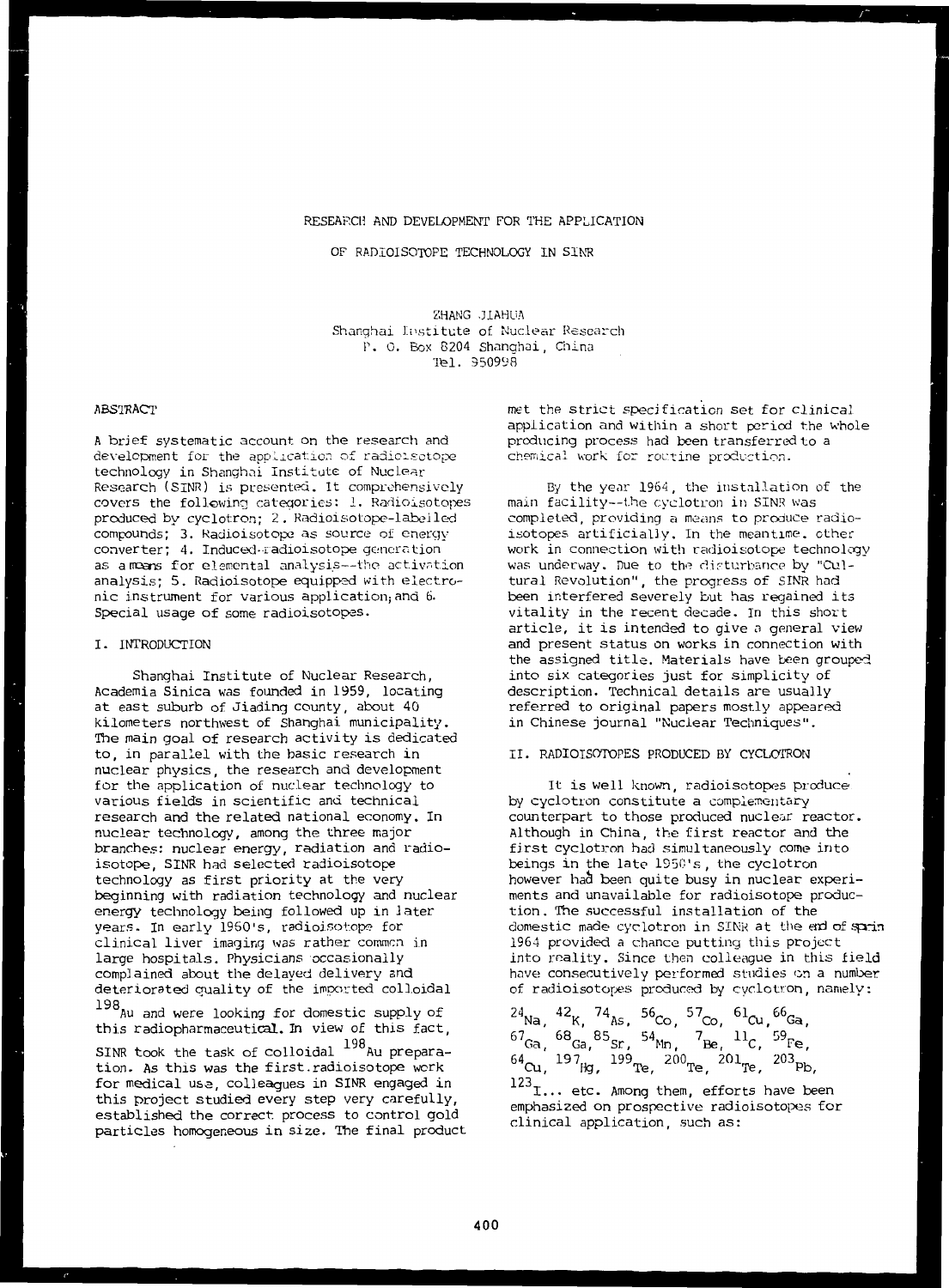$^{67}$ Ga,  $^{11}$ C,  $^{123}$ I,  $^{201}$ Te etc. As professor Li Yongjian of SINR will give a separate article on this subject for the conference , it is not necessary to go into detail about this work here. However, it is worth while to mention some technical measures being taken to improve the quality of the radioisotope preparation work. Comprehensive elucidation are given as follow:

# A. The Remodelling of Cyclotron

The original cyclotron in S1NR is of the definite energy type with the accelerated beam aiergy: 6.8 MeV for proton; 13.6 MeV for deuteron and  $27.2$  MeV for  $\ltimes$  particle. Obviously, it is no way to generate radioisotope under optimum nuclear reaction condition by such cyclotron. Further more the energy of proton is too low. In order to remedy this defficiency, scientists and engineers of the cyclotron laboratory had successively taken steps to upgrade cyclotron's intrinsic property. The first step was to raise the beam energy by increasing the magnetic field strength and the corresponding Y-f resonance frequency. Thus beam energy of 8 MeV for proton; 16 MeV for deuteron and 32 MeV for a particle had been achieved. This remodelling was realized in the late 1970's. The second step was to rebuild the cyclotron, forming an isochronous, sector-focus, changeable energy type, providing variable beam energy: 10—30 MeV for proton, 5—16 MeV for deuteron and 10—32 for a particle. To attain this goal, the cyclotron's original magnetic poles were replaced by a newly manufactured pair with triple spiral-ridge face and the twin Dees were substituted by a mono Dee. Actually the entire accelerating system of the cyclotron had been redesigned and rebuilt. Including the preliminary study and preparation it took more than four years to complete the whole reconstruction but the cyclotron being actually shut down just 18 months. By the end cf 1983, the remodelled cyclotron was ready for operation. The proton beam current at target chamber versus beam energy Ep is shown as cileniidei<br>cileniidei

|  | $E_D$ (in MeV) 9 12 15 20 25 30  |  |  |  |  |
|--|----------------------------------|--|--|--|--|
|  | $I_p$ (in uA) 110 50 33 50 40 66 |  |  |  |  |

The time spent for changing energy is less than two hours. The performence of the new machine is much better than former one and is a great merit to radioisotope preparation, such as using 30 MeV proton to produce  $^{203}$ Tl(p,3n)  $^{201}$ Pb, and  $^{201}$ Pl satisfactory result. Tl under the reaction  $\overline{a}^{201}$ Tl with

- B. Auxiliary Device for Short Half-life Radioisotope Preparation
- In the case of short half-life radioisotope

preparation, time economy is an important factor to be considered in the whole handling process. The conventional, time-consuming method of radioactive material transportation from cyclotron building to radiochemistry building should be avoided. A pneumatic rabbit conveying system connecting between the target chamber of the cyclotron and the radiochemical room has been installed. Employing this system together with other intermadiate product transfering device,

the total time spent in the preparation of  $^{11}$ C labelled compounds from disengaging the  $B_2O_3$ target at cyclotron target chamber to the final product obtained (such as  $^{\rm 11}$ C-carboxyl-labelled amino acids) is around one hour<sup>3</sup>. This pneumatic rabbit system is not only good for short half-life radioisotcpe preparation, but also very useful for ion beam activation analysis.

#### III. RADIOISOTOPE LABELLED COMPOUNDS

Radioisotope labelled compounds is a very big category, covering more than thousand items, and is extensively used as tracer in biological, medical, agricultural research, etc. SINR at the very beginning of founding era had paid much attention to the establishment of this work. Research program on the preparation of new radioisotope labelled compounds has been proceeded successively and has made a significant contribution to the growing of this technology in China. SINR has been specialized in the preparation of tritium labelled compounds, **but** this does not mean that compounds labelled with other radioisctopes should not be developed in SINR. For example, radioisotopes produced by cyclotron are usually studied thoroughly as well as their final form of labelled compounds, thus as  $\mathrm{^{6}}'$ Ga in  $\mathrm{^{6}}'$ Ga-citrate,  $\mathrm{^{123}I}$  in Na $\mathrm{^{123}I}$  $^{11}\rm{C}$  in  $^{11}\rm{C}$  -carboxyl-labelled amino acids. In recent years, SINR has an agreement with Shanghai Nuclear Technique Development Corporation (SNTDC) which acts as an agency to distribute the radioisotope labelled compounds to client for SINR. The number of radioisotope labelled compounds appeared in the catalog of SNTDC is around 70 items, covering most commonly used tritium labelled compounds, and new items will be added to the list in the coming years.

It may be worth while to mention some achievement in the course of proceeding of this research and development work. Namely:

# A. Preparation of High Activity NaBT<sub>A</sub>

Sodium borohydride-T is a very useful reducing agent in the preparation of certain tritium labelled compounds. Radioduynists of SINR have succeeded in synthesis sodium borotritonide,  $NABT_A$  with specific activity of 56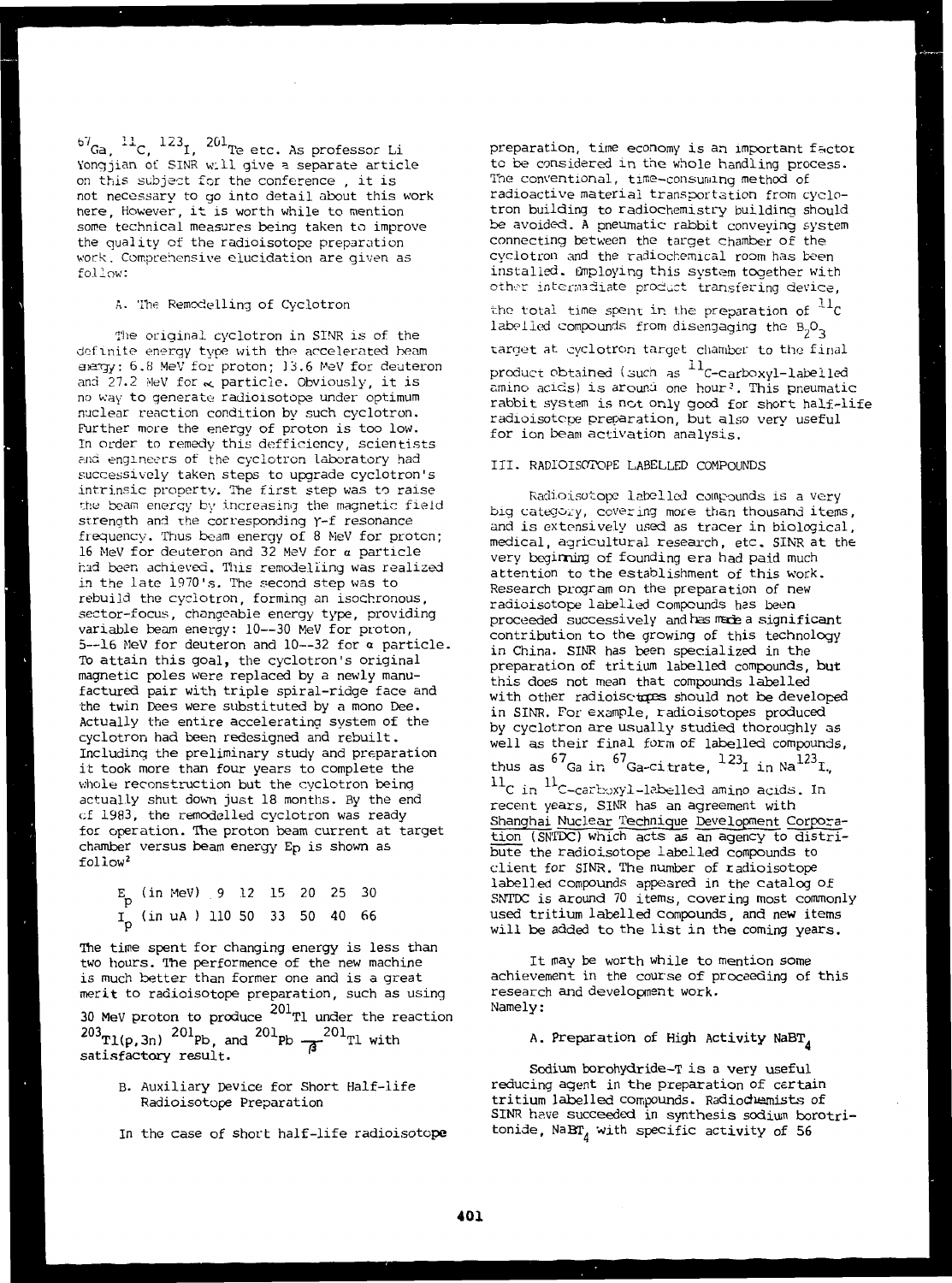$Ci/mmol$  (theoretical max activity  $116$  Ci/mmol), comparable with the best value reported in the literature (30-60 Ci/mmol). Using this product as reducing agent and prostaglandin, PGE, as precursor, the tritium labelled prostagiandin  $[$  9-3H ] PGF<sub>2</sub> has been prepared with specific activity of 15 Ci/mmol.

B. Study in Connection with the Storage Life

Radioisotope labelled compounds are usually subjected to quality deterioration during storage time. In most cases, the part of labelled compound decomposes or degenerates into some contaminant. In order to assure a good quality of the product, SINR has emphasized the study of investigating a better way to preserve the quality of the product during storage time such that the degree of deterioration could be reduced to a minimum. The result of the study shows that there is no universal method good to all products and for one specific product different method of preservation will yield different result. Tor example: in the preservation of DL- [7-'H]-nor-Adrenaline tartrate (6.8Ci/mmol;

in aqueous solution lmCi/ml), one sample

added 2% ethyl alcohol, store'under -196°C condition, the second sample added 1% ascorbic acid

and store under  $-196^{\circ}$ C condition. It turns out that the first sample after one half month decomposes quickly; the second sample at eight month, only 3% decomposes.

C. The Methodology Development

In the preparation of a new radioisotope labelled compound, it is frequently to try some new method differed from those reported in the literature. In so doing, the result attained is frequently better than expected. For example, the method of preparing  $[\propto$  <sup>35</sup>S] dATP, whicn is adopted to extract <sup>35</sup>S from neutron irradiated

KCl target and to convert into  $\text{H}_{2}$ <sup>35</sup>S and finally to label into [**< <sup>35</sup>S]** dATP is quite different to formerly reported by others. However, the specific activity achieved is about 1000 Ci/mmol in the same best level as reported in literature (the theoretical maximum value will be 1492 Ci/mmol for <sup>35</sup>S labelled compound). A second example is in the preparation of tritium labelled concanavalin A, mercury light excitation method being used the first time. The specific activity of the product ~10 Ci/mmol. better than 1/3 of the maximum possible value.

III. RADIOISOTOPE AS SOURCE OF ENERGY CONVERTER

It is well known that radioisotope, used as energy source possesses the typical property either of very long life-time (such as <sup>226</sup>Ra) or of very high specific power (in watt/gram, such as <sup>210</sup> Po). In practice, radioisotope having its property in compromise of these two is more preferential. Unfortunately energy provided by radioisotope is in the form of hazardous  $\alpha$ ,  $\beta$ , or  $\gamma$  radiations. It is necessary to convert the radiation energy into other form of energy when one uses radioisotope as energy source. In doing so the problem of safety shielding should be carefully studied.

In the past years, SINR nad performed three R and D project in this field. All of them are well developed techniques in advanced countries. They are nothing new but to fill the blank in Chinese radioisotope technology.

A. Permanent Luminous Phosphor

Permanent luminous phosphor has been extensively used as marker or indicator in various types of meters, especially those installed in dim licht or dark evironment. China has continued to import this material even in the early 1960's. In order to establish a domestic supply SINR in co-operation with industry carried out a series of studies on this matter. A number of radioisotopes and phosphors auch as  $22\%$ Ra,  $20\%$ Sr,  $14\%$ Pm,  $3H$  and ZnS had been investi gated and different types of permanent luminous phosphors prepared. Evaluation based on safety consideration, particularly the handling and treatment of the out-of-use phosphor, the best

choice product should be  $^{147}$ Pm activated phosphors.

# B.  $85$ <sub>Kr Light Bulb</sub>

This is a variety of permanent luminous phosphors. The phosphor is coated on the inner surface of a sealed bulb activated by the

filled  $^{85}\rm{Kr}.$  In dark place, it works like light bulb and is particularly useful in places where electrical light is unsafe or unreliable. SINR did this development project for a factory.

C. Radioisotope Power Generator

In the beginning of 1960s , programme on the artificial satellite was underway. Various kinds of long life-time power supply for the space instrument were needed to develop urgently. SINR shouldered the development project of radioisotope power generator. It was understood that nuclear power had been considered as an alternative candidate, to be used only when other power supply (such as solar cell) fails to be available in time. Due to sanitary and economical consideration, radioisotope power generator was not adopted in satellite orbit. SINR, however, after years strenuous research had succeeded in constructing a proto-type radioisotope power generator for space use which

was loaded with  $1100$  curies of  $^{210}$ Po (the designed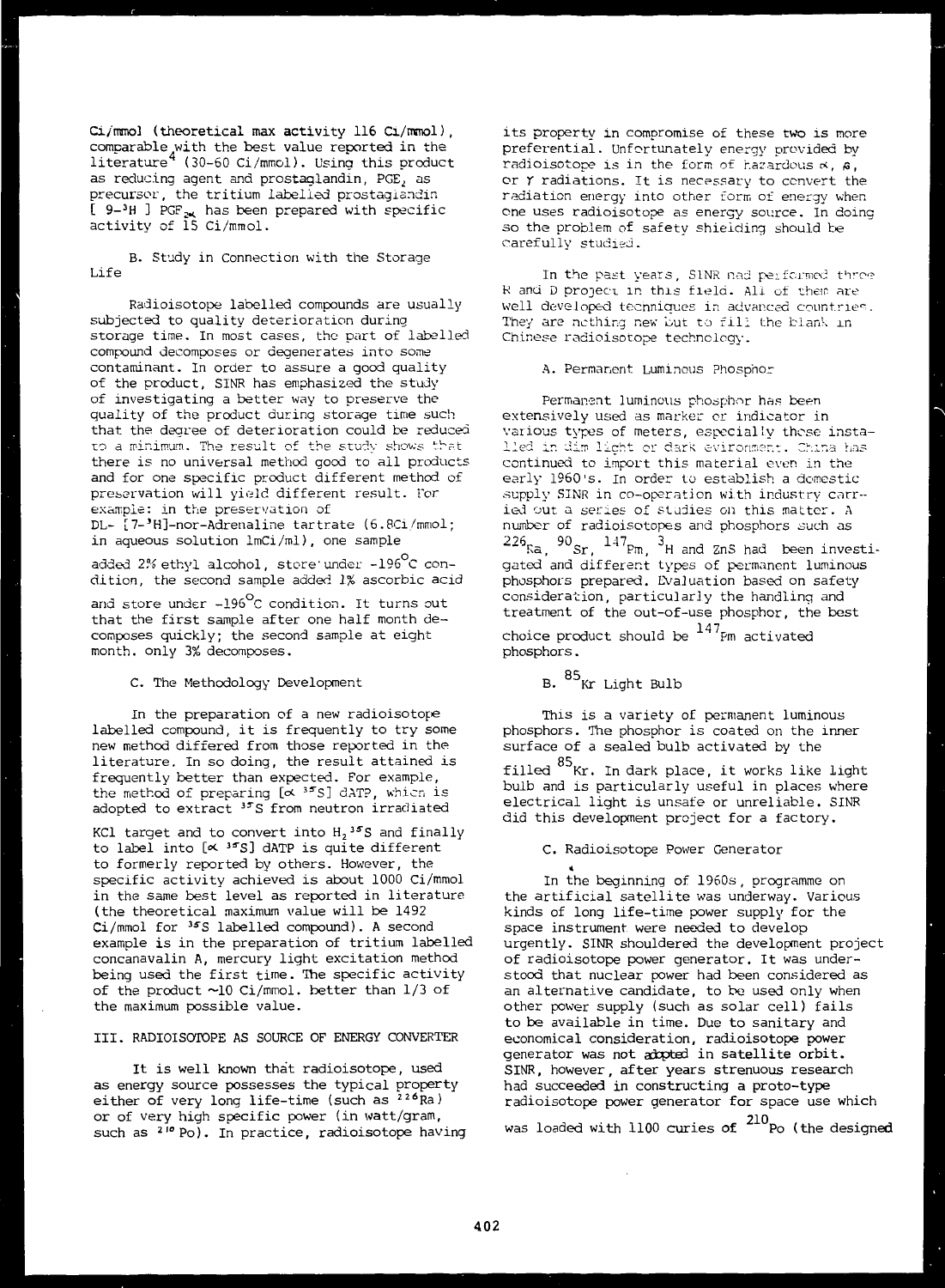capacity was 2200 Ci), showing an output power of 1.4 watt and A.2% efficiency<sup>5</sup>. This cell is of spherical shape with 150 mm in diameter and weight about 2 kg.

As a by-product of this research program, model of radioisotope power generator for terrestrial use has been designed, constructed and tested<sup>6</sup>.

IV. ll.'ni'CED-RADIOISOTOPE GENERATION AS A MEANS FOR ELEMENTAL ANALYSIS-THE ACTIVATION ANALYSIS

When a thin tested sample is exposed to noutron flux or accelerated ion beam, inducedradioisotopes used to be generated. By measuring the intensity of certain particular radio-nuclide the elemental content relating to this nuclide could be determimed directly. The number of the  ${\sf specific\,\, induced\text{-}nucli\of}$ ,  $\aleph_{\texttt{S}},$  at the end of time, ' irradiation is given by the expression

$$
N_S = \sigma \phi \frac{\theta M}{A} \times 6.023 \times 10^{23} (1 - e^{-\lambda T}) / \lambda
$$

or its decay rate, R<sub>S</sub> by

l,

$$
R_S = \lambda N_S = \sigma \Phi \frac{\partial M}{A} \times 6.023 \times 10^{23} (1 - e^{-\lambda T}) \dots (1)
$$

Where M is mass of the element to be determined in the sample;  $\beta$ , A and  $\sigma$  are respectively the percentege abundance, mass number and reaction  $\frac{1}{2}$ cross-section (in  $10^{-24}$ cm<sup>2</sup>) of the pertaining isotope which generate  $N_S$ ;  $\Phi$  is the flux of inducing particles (in number of particles/cm<sup>2</sup>. sec). The decay rate of the induced nuclide is measured by a detector at time t\* after the end of irradiation, the counting rate, C is related to Rs by

$$
\text{C=ERs=}\text{G}\Phi\frac{\theta M}{A} \times 6.023 \times 10^{23} (1-e^{-\lambda T})e^{-\lambda t^{*}}
$$

where  $\epsilon$  is the total detection efficiency of the detector. In practice, instead of counting rate, the total number, n of net counts in time, t is used which is expressed by

$$
n = \int_{0}^{t} \text{Cdt} = \text{C} \Phi \frac{\Theta M}{A} \times 6.023 \times 10^{23} (1 - e^{-\lambda T})
$$
  
\n
$$
e^{-\lambda t^{*}} (1 - e^{-\lambda t}) / \lambda.
$$
 Thus  
\n
$$
M = nA [\text{C} \Phi A \times 6.023 \times 10^{23} (1 - e^{-\lambda T}) e^{-\lambda t^{*}}
$$
  
\n
$$
(1 - e^{-\lambda t}) / \lambda^{-1} ... (2)
$$

This relation is also good for on-line analysis. In this case, the approximation:

 $\mathrm{e}^{-\!\lambda \mathrm{T}}\!\!\approx\!\! 0$ ,  $\mathrm{e}^{-\!\lambda \mathrm{T}}\!\!\approx\!\! 1$ , (1-  $\mathrm{e}^{-\!\lambda \mathrm{T}}$ ) $/\!\!{}_{\textstyle\wedge}\!\!\approx\!$ t maybe useful, and

$$
\text{M=nA}[\text{erg$\theta$}\times 6.023 \times 10^{23} \text{t}]^{-1} \dots (3)
$$

Since nA ~10\*- 10\*,  $\varepsilon$ ~10<sup>-2</sup>- 10<sup>-1</sup>, $\sigma$ ~10<sup>-26</sup>- 10<sup>-23</sup>  $\Phi{\sim}10^9$ - 10<sup>14</sup>,  $\theta{\sim}10^{-1}$ - 10 $^{\mathsf{U}}$ , t ${\sim}10^1$ - 10 $^{\mathsf{3}}$ , the value of M determined by this method is in the range  $10^{-3}$ g to  $10^{-10}$ g. accordingly. The

percentage content of the tested element will be H/W, where W is the weight of the sample. From the expression of (2) or (3), in order to get a better sensitivity of M, Larger values of  $\epsilon$ ,  $\sigma$ ,  $\phi$  and  $\theta$  seem to be preferable, but in practice this will not be always true. For the sake of lowering interference, and increasing reliability one or two of these parameters with smaller value may be used. For example, in the determination of oxygen content in copper with proton activation first done by 3.TNR, the less abundant isotope $^{18}$ O (0=0.204%). instead of  $^{16}$ C  $(\theta=99.759)$  was used as precursor and  $^{18}F$ , an induced radioisotope by the reaction  $^{18}$ O(p,n)  $^{18}$ F with 6.8 MeV proton, was chosen for measurment. In this way, the interference of that part of  $^{18}$ F induced from<sup>17</sup> $G(p, \gamma)$ <sup>18</sup>F is negligible because of<sup>17</sup>0 being the least abundant isotope  $(\theta=0.038\%)$ and the cross-section of  $(p, y)$  reaction is smaller than(p.n) reaction. After a simple chemical separation to get rid of  $63$ n,  $65$ <sub>2n</sub>, etc the induced radio-nuciides from copper, micro oxygen content as low as 0.5 ppm in copper was satisfactorily determimed<sup>7</sup>. SINR has performed a lot of work on the activation analysis study with charged particle accelerated by cyclotron, It may be helpful to mention some of them, such as using proton to determime trace oxygen in high purity germanium, nitrogen in tantalum and niobium; using deuteron to determime trace nitrogen in high purity copper, boron, carbon and nitrogen in silicon; using  $\sim$  particle to determine trace oxygen in germanium, calcium  $\frac{1}{2}$   $\frac{1}{2}$   $\frac{1}{2}$   $\frac{1}{2}$   $\frac{1}{2}$   $\frac{1}{2}$   $\frac{1}{2}$ 

Besides cyclotron, SINR possesses a 200 kV set for 14 MeV fast neutron generation. It has also been employed for activation analysis, such as to measure major elements content in a meteorite sample, to determine protein content in various kind of grains. In case of some analysis has to be activated with thermal neutron, samples must be sent to Beijing for reactor thermal neutron flux irradiation, such as to determine noble metals content in high purity copper, trace content of arsenic, selenium, copper and zinc in biological samples.

# V. RADIOISOTOPE EQUIPPED WITH ELECTRONIC INSTRUMENT

This category covars many branches of electronic instrument using radioisotope as source of radiation interacting with some physical quantity to achieve certain measuring purpose. The typical, non-contact radioisotope gauging instruments such as level gauge, thickness gauge and density gauge have been used and well known in chemical work, paper making and metal sheet rolling factories for many years. SINR has engaged in the research and development work in this field for more than twenty years. Besides the typical gauging instruments, many types of special usage instrument have been developed. Some of them will be described in the following: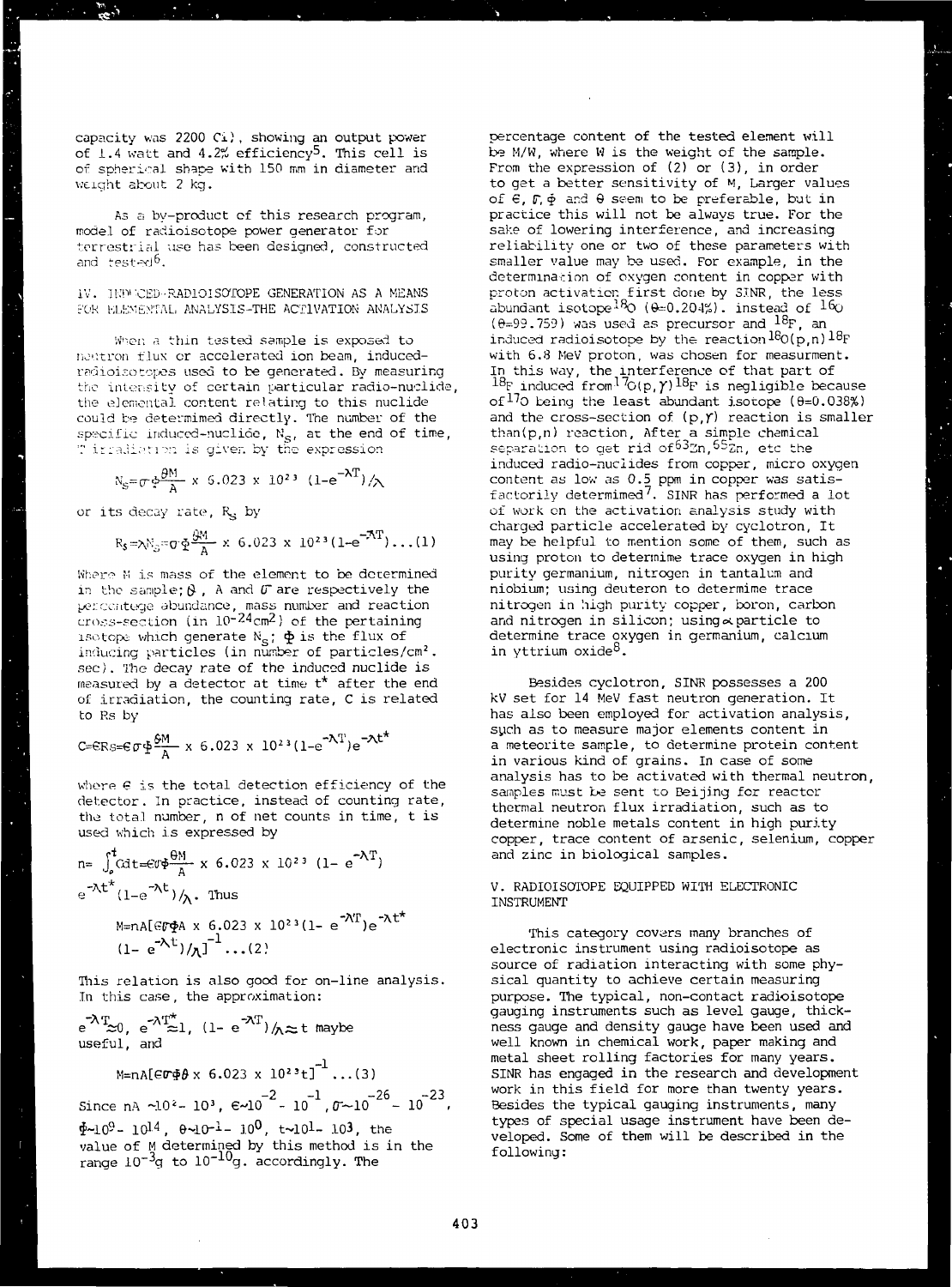A. Alpha-Particle Thickness Gauge by Air Equivalent Method<sup>3</sup>

This thickness gauge for measuring ultrathin foil  $(0-4 \text{ mg/cm}^2)$  is based on the principle of diminishing of  $\alpha$  particle range in air  $AR$ , due to inserting of the foil sample in between the  $\boldsymbol{\kappa}$  source and detector. With a fine-screw structure to vary the range distance, AR can be measured precisely, and the mass of air in AR per unit area is equivalent to mass per unit area of the foil, after correction being made for the different stopping power of  $\alpha$  particle in the two materials. This instrument is very useful to experimental nuclear physicists who need a meter to measure the thickness of ultrathin foil target.

B. Under-ground Oil Pipe Leak Detector

This is a robust and rigid detector structure fixed on a frame steadily together with a tape recorder and power supply inside a tightly sealed shell in the shape of sphere on ellipsoid. When this device is used to detect oil pipe leakage, a column of oil containing homogeneously certain radioisotcpe (e.g.77ßr, 131I) is sent to flow under pressure followed by a long column of non-radioactive oil and then the said detector of proper size is put into the pipe and let flow with the non-radioactive oil. In the same time, the detection and the recording tape are both going to work all through pipe, the device traveled. At normal section of the pipe, the tape recorder registers only background radiation, however at the location of leakage, a higher radiation intensity will be recorded, due to the fact that the radioactive oil leaked outside the pipe could not be wiped away by the clean oil flowing behind the radioactive oil. Upon scanning the registered tape, the location of leakage can be determined precisely.

C. Thickness Gauge to Measure the Plating Layer of Watch Parts10

By means of the X ray fluorescence technique the thickness of a plating layer can be measured relatively. With the aid of a microprocessor, the value of the measured thickness can be printed out directly. The sample for measurement can be cobalt-nickel plating layer on the base of steel, or brass and gold plating layer on the base of nickel, white copper. The measuring range of thickness is usually 1—6 Am with an error of less than  $\pm$  0.3 $\mu$ m and the area for the measurement is usually to less than 2 mm in diameter.

# VI. SPECIAL USAGE OF CERTAIN RADIOISOTOPES

There are a number of radioisotopes, each one with its typical application not included in the abowe categories. So it is better to

group them together under this heading.

and Mössbauer Effect; <sup>24</sup>Na and ß\* annihilation;  $^{\text{\tiny{I\bot I}}}$ In and Perturbed Angular Correlation

In mid 1970's, SINR had developed a set of instruments for Mossbauer effect study, positron annihilation experiment in materisl science and perturbed angular correlation study in life science<sup>11</sup>. These work had been usually performed in co-operation with other institution in the specific field and produced an incentive effect for them to adopt, these nuclear techniques in their laboratorial study. SINR has kept a strong group up to present.

B. <sup>241</sup>Am, <sup>238</sup>Pu and RXF analysis

Energy dispersive X ray fluorescence analysis excited by radioisotope source such as  $444$ Am, <sup>238</sup>Pu (RXF) is very popular in recent years. SINR has developed several sets of such instruments and used extensively for elemental analysis on herbal medicine study, environmental pollution study and topics on life science research. A book on treatise of "Radioisotope X ray Fluorescence Analysis" has been published for promulgation of this knowledge $^{12}$ . For high "Z" sample analysis, the radiation energy of either  $238p_u$  or  $241p_u$ are not big enough to excite K-X rays. Under such condition,109cd and 57co radioisotope sources have been employed.

C.<sup>90</sup>Sr Applicator for Clinical Use

Beta ray irradiation for the treatment of certain skin disease has brought satisfactory release to the patient. About 15 years ago  $SINR$  had engaged in the study of ceramic  $90$ sr applicator preparation and achieved in producing a batch of more than 50 pieces applicator with each one containing 10 millicurie of 90Sr, for clinical application in various hospitals over the country.

 $D.$   $125<sub>I</sub>$  and Radioimmunoassay Kit

Radioimmunoassay has been used very extensively in hospital circle these years. SINR has'nt done much on the development of this technology in the past, but recently has, a remarkable start on the preparation of <sup>125</sup>I labelled cortisol RIA Kat<sup>13</sup>. It is expected that the work in this field will become more attractive in future.

E.<sup>3</sup>H Content in Water and the Method of Measurement with a Cyclotron

Tritium as a naturally occurred nuclide exists generally in water with a constent ratio to hydrogen (about  $1:10^{16}$ by atom). Once a source of water is isolated and stopped to be replenished with rain-water, the content of